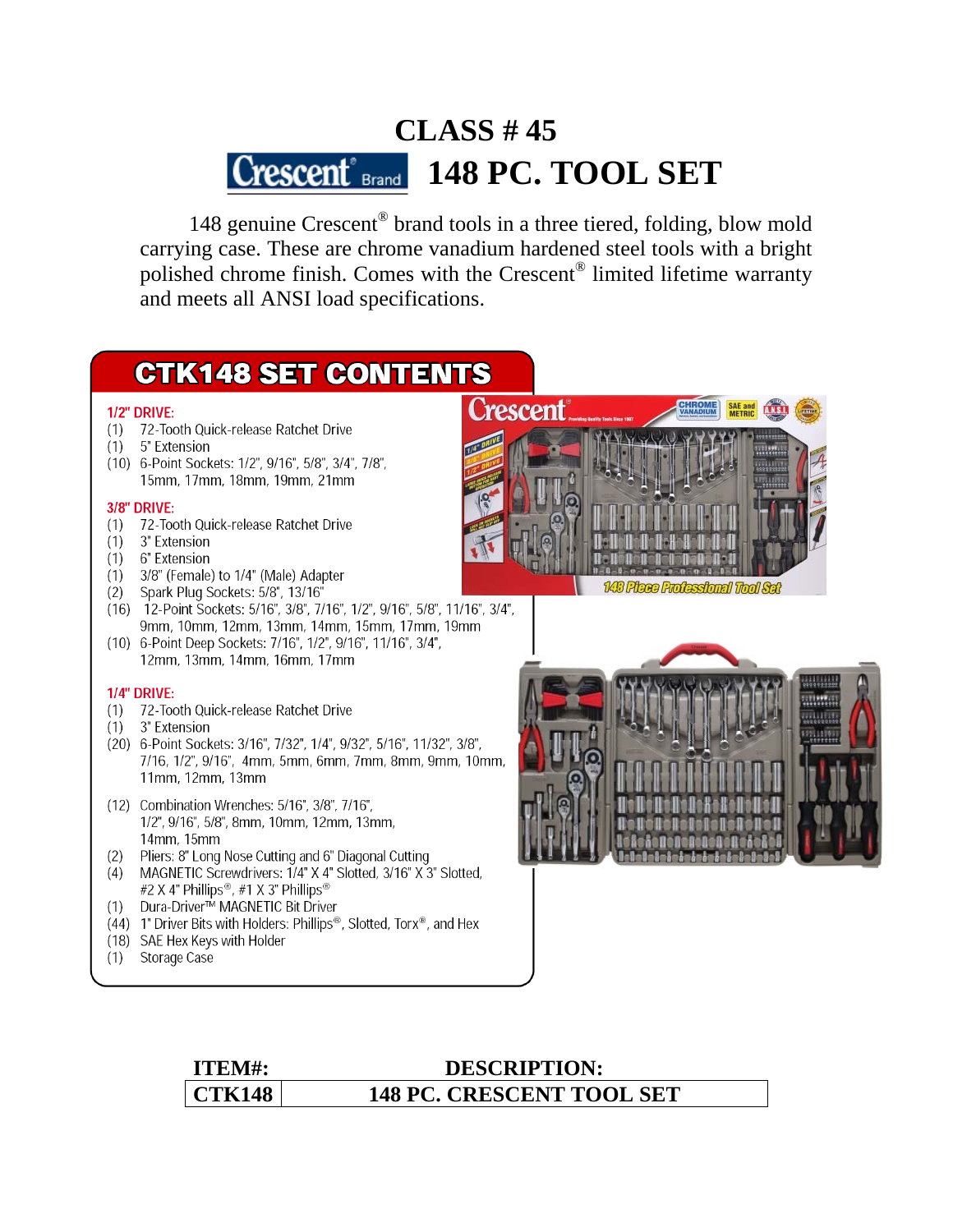# **CLASS # 45 170 PC. TOOL SET**

 170 pieces of top of the line wrenches, pliers, screwdrivers, sockets, hex keys, adjustable wrenches, and more, all in a convenient, heavy duty, folding three tiered carrying case.

 The sockets and ratchets are made of heavy duty chrome vanadium, and the wrenches are made of G-2 Carbon Steel. The driver bits are sandblasted CR-V8660 carbon steel and the hex keys have the CR-V black finish. Meets all ANSI load specs and carries the Crescent® limited lifetime guarantee.

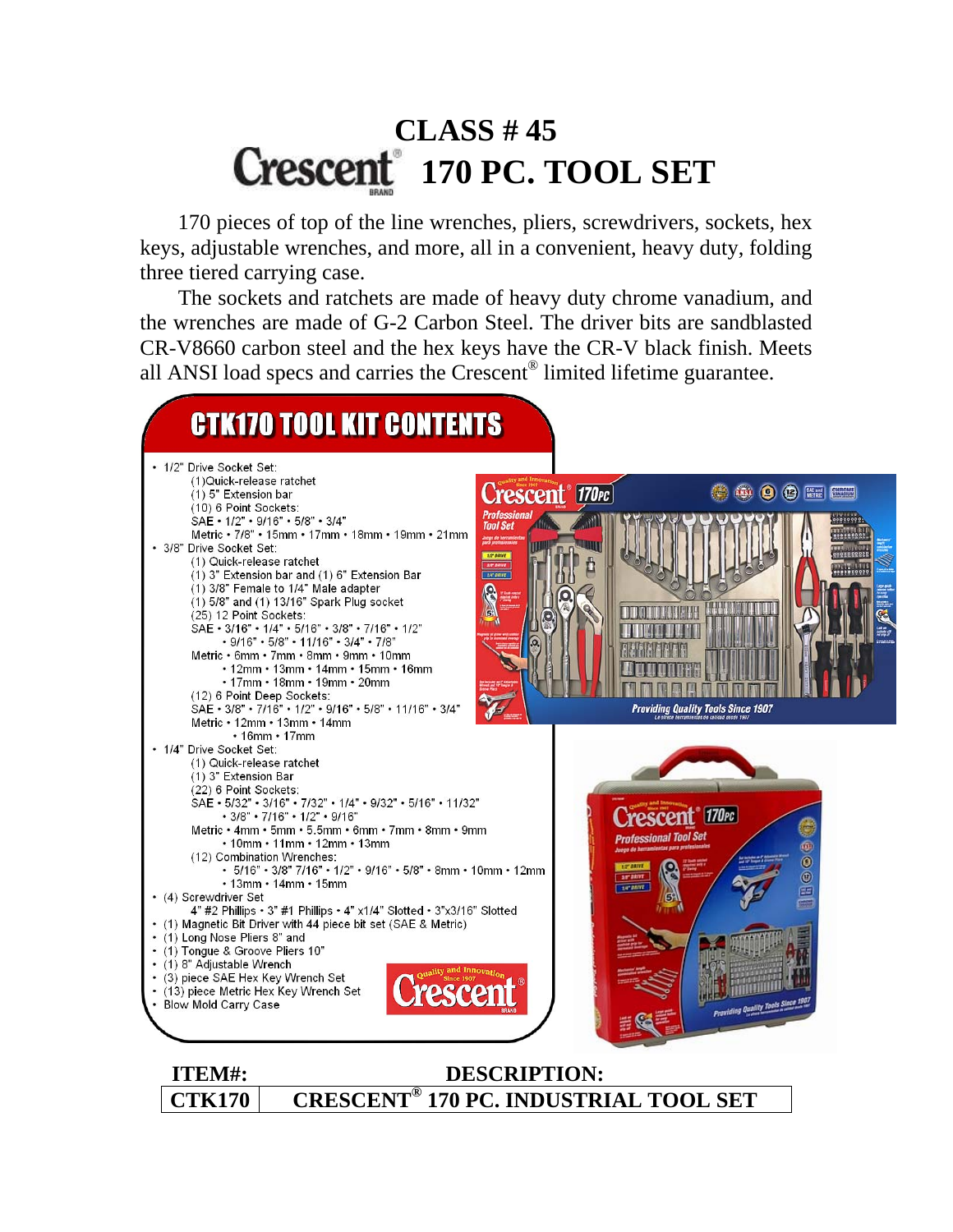# **CLASS # 45 3/4" DR. SOCKET SETS**

 These world famous Crescent® brand socket sets are made of industrial, chrome vanadium steel and are highly polished to a mirror like finish. They feature a large quick release button for easy operation and the sockets lock on so they will never slip off.

 These are large, 3/4" drive sets available in SAE and metric and meet all ANSI specifications. They come in a heavy duty, blow mold case with snap lock latches on the front and the sides. All sets carry a Lifetime Guaranty.



### **21 PC. 3/4" DRIVE SOCKET SET SAE**

Includes:

- **3/4" Dr. Ratchet**
- **4" Extension Bar**
- **8" Extension Bar**
- **16" Extension Bar**
- **Swivel Breaker Bar**
- **16 Sockets: 7/8", 15/16", 1", 1-1/16", 1-1/8", 1-3/16", 1-1/4", 1-5/16", 1-3/8", 1-7/16", 1-1/2", 1-5/8", 1-3/4", 1-13/16", 1-7/8" & 2"**
- **Gray Blow Mold Carrying Case**

### **ITEM#: CTK21SAE**

### **14 PC. 3/4" DRIVE SOCKET SET SAE**

#### Includes:

- **3/4" Dr. Ratchet**
- **4" Extension Bar**
- **8" Extension Bar**
- **Swivel Breaker Bar**
- **10 Sockets: 7/8", 15/16", 1", 1-1/8", 1-1/4", 1-7/16", 1-1/2", 1-5/8", 1-3/4", & 2"**
- **Gray Blow Mold Carrying Case**

### **ITEM#: CTK14SAE**

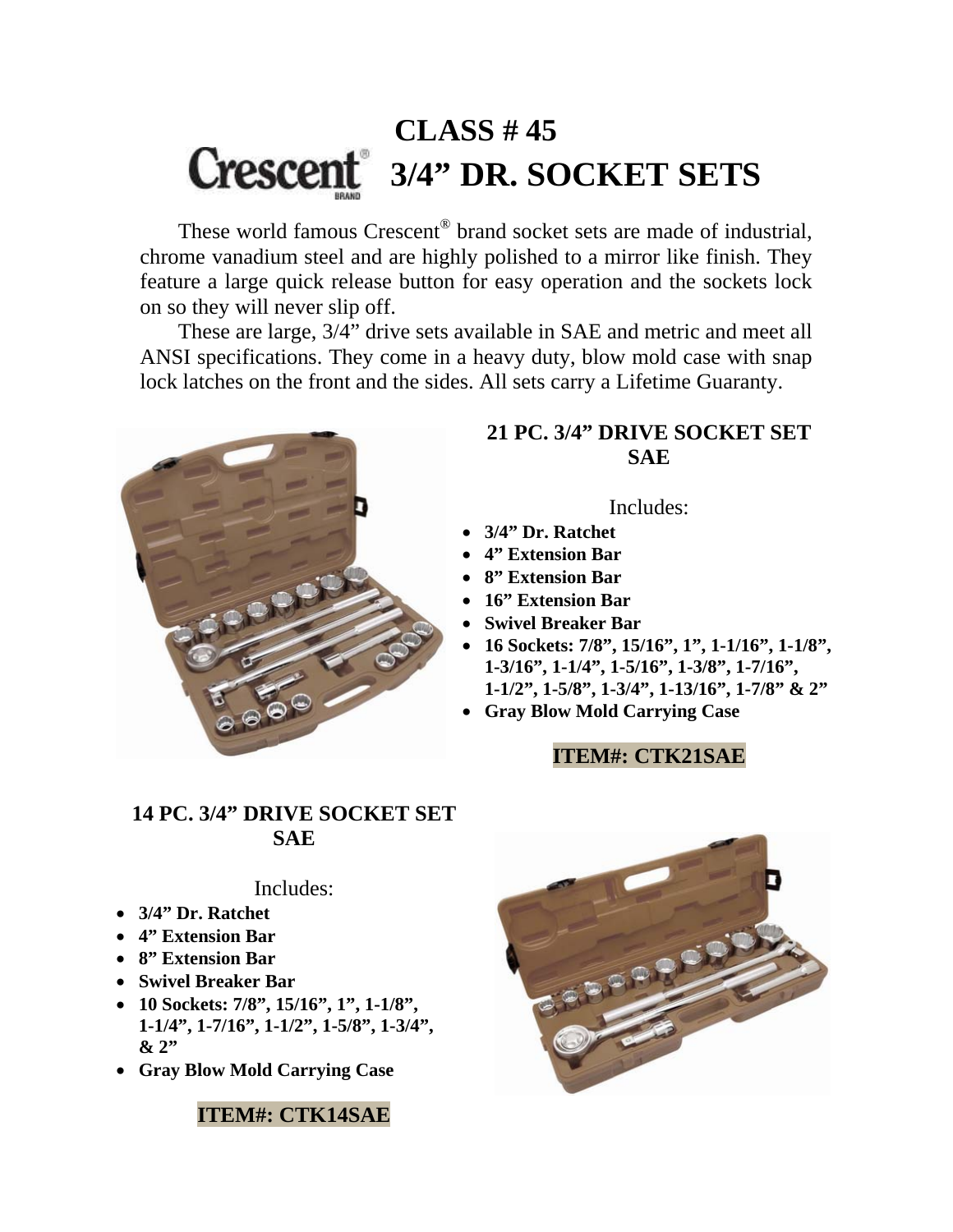# **CLASS # 45 3/4" DR. SOCKET SETS**



### **21 PC. 3/4" DRIVE SOCKET SET Metric**

Includes:

- **3/4" Dr. Ratchet**
- **4" Extension Bar**
- **8" Extension Bar**
- **16" Extension Bar**
- **Swivel Breaker Bar**
- **16 Sockets: 19mm, 21mm, 22mm, 23mm, 24mm, 26mm, 27mm, 29mm, 30mm, 32mm, 35mm, 36mm, 38mm, 41mm, 46mm & 50mm**
- **Red Blow Mold Carrying Case**

### **ITEM#: CTK21ME**

### **14 PC. 3/4" DRIVE SOCKET SET Metric**

### Includes:

- **3/4" Dr. Ratchet**
- **4" Extension Bar**
- **8" Extension Bar**
- **Swivel Breaker Bar**
- **10 Sockets: 22mm, 24mm, 27mm, 30mm, 32mm, 36mm, 38mm, 41mm, 46mm, & 50mm**
- **Red Blow Mold Carrying Case**

### **ITEM#: CTK14ME**



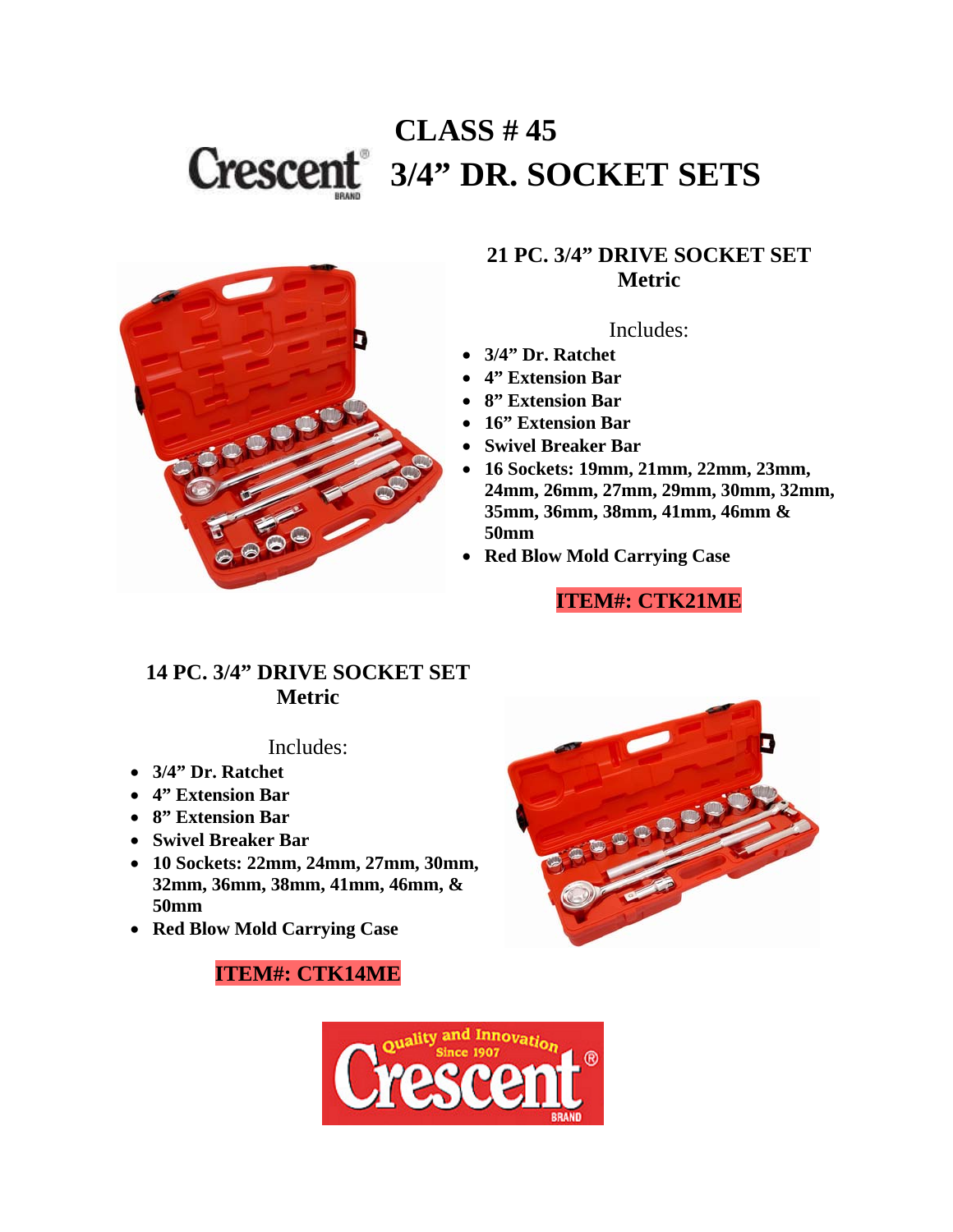## **CLASS # 45**  Crescent<sup>®</sup> Brand **BLACK PHOSPHATE ADJUSTABLE WRENCES**

These are the genuine, World famous Crescent® brand adjustable wrenches, the company that set the bar for adjustable wrenches. An adjustable wrench with any other brand is still referred to as a 'Crescent Wrench'.

 They feature a tension spring that stabilizes the jaw and allows the knurl to adjust easily and the black phosphate finish resists corrosion. Manufactured from tough alloy steel and heat treated, these wrenches have proportioned dimensions for greatest strength and minimum weight. The larger sizes have a tapered handle for better two-handed grip and less weight. USA made.



| ITEM#:            | SIZE: | <b>DESCRIPTION:</b>                                |
|-------------------|-------|----------------------------------------------------|
| AT16V             | 6     | <b>BLACK PHOSPHATE CRESCENT<sup>®</sup> WRENCH</b> |
| AT <sub>18V</sub> | 8"    | <b>BLACK PHOSPHATE CRESCENT<sup>®</sup> WRENCH</b> |
| <b>AT110V</b>     | 10"   | <b>BLACK PHOSPHATE CRESCENT<sup>®</sup> WRENCH</b> |
| <b>AT112V</b>     | 12"   | <b>BLACK PHOSPHATE CRESCENT<sup>®</sup> WRENCH</b> |
| <b>AT115</b>      | 15    | <b>BLACK PHOSPHATE CRESCENT<sup>®</sup> WRENCH</b> |
| <b>AT118</b>      | 18"   | <b>BLACK PHOSPHATE CRESCENT<sup>®</sup> WRENCH</b> |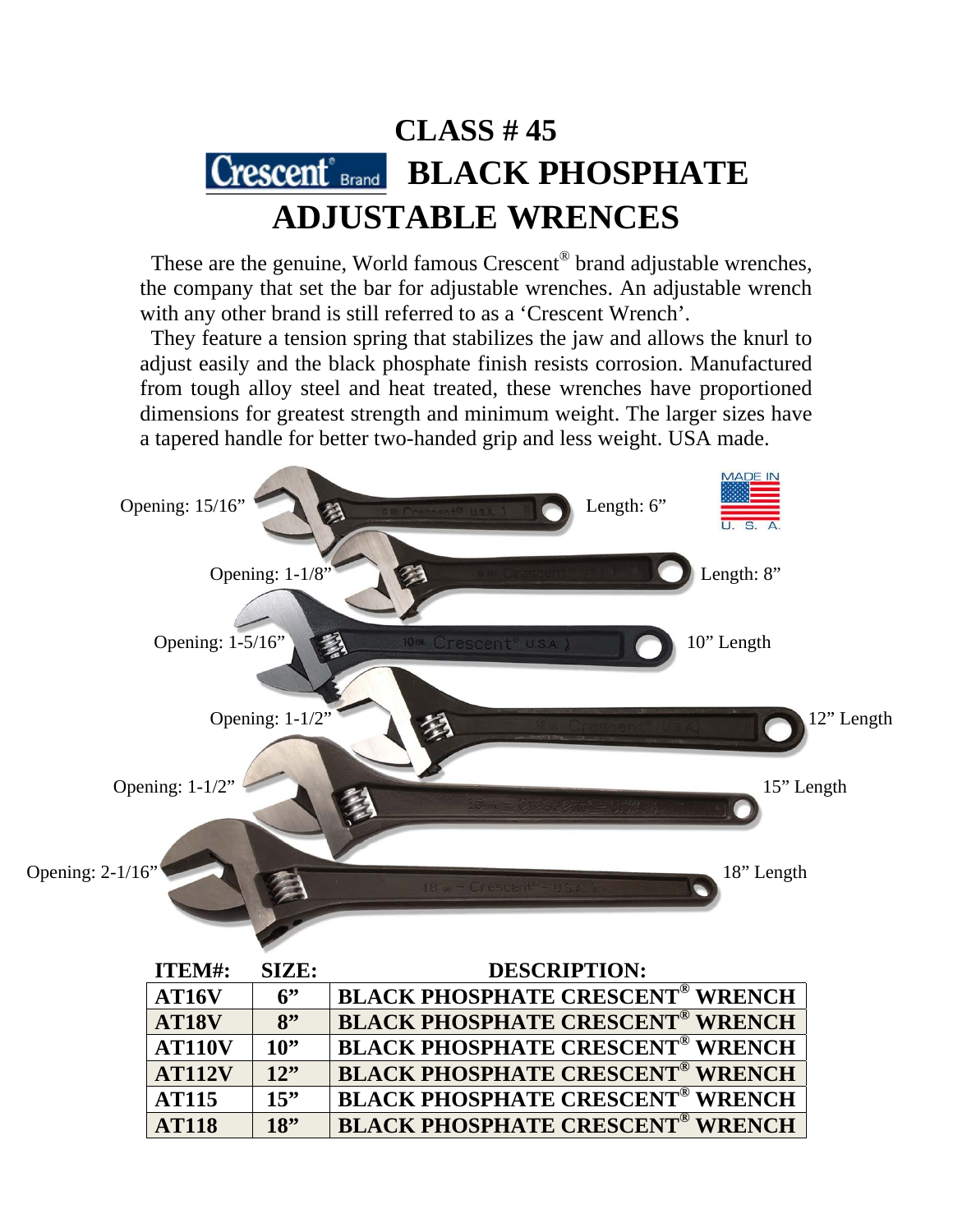## **CLASS # 45**  Crescent<sup>®</sup> Brand **LOCKING PLIERS**

 World famous Crescent® brand locking pliers feature the maximum jaw opening per ASME (American Society of Mechanical Engineers) specs and a patented angled tooth pattern for better grip.

 The compound action provides a powerful, non slip locking grip and the nickel plated finish resists rust and corrosion. Locking clamps are faster and easier to use than standard clamps.

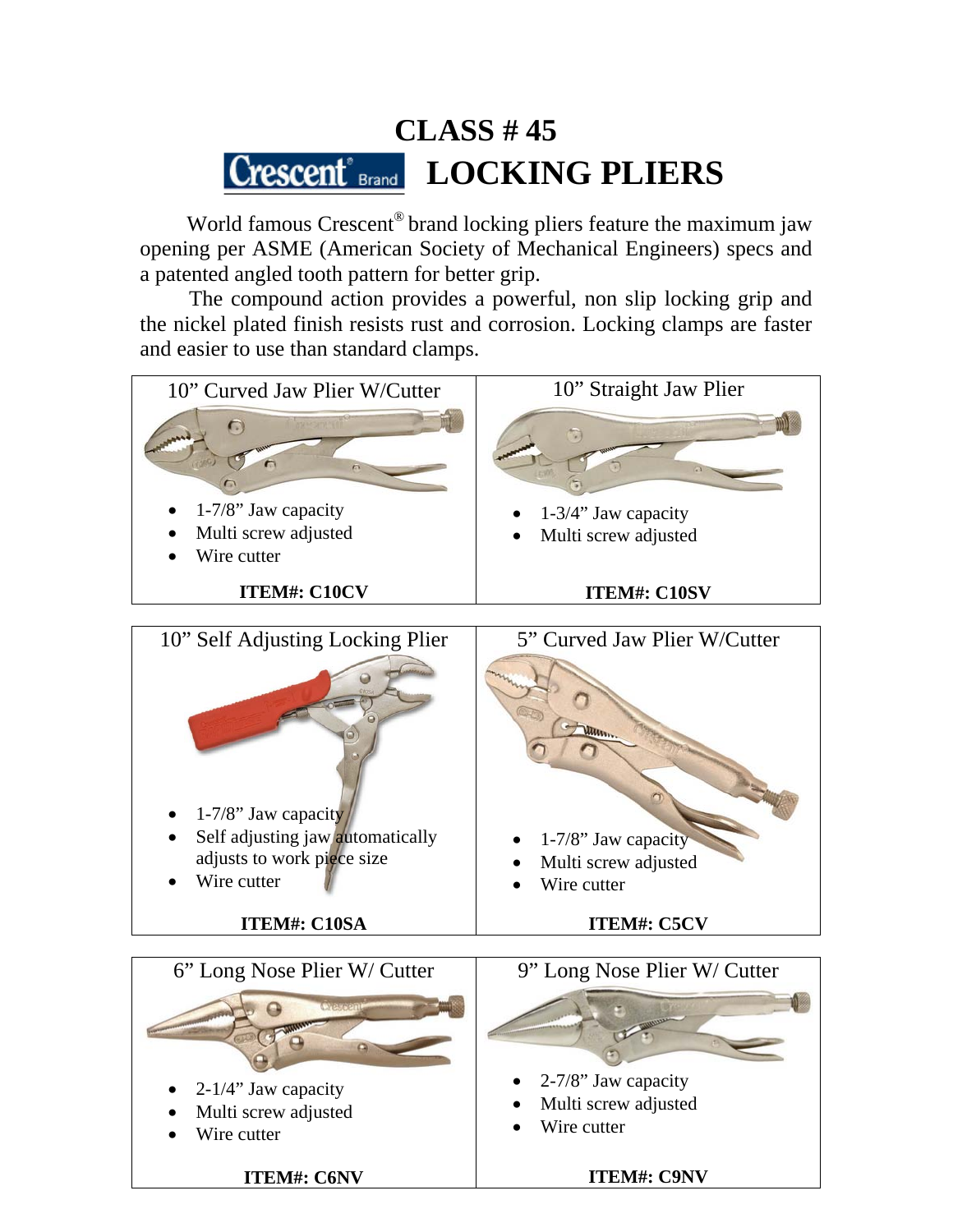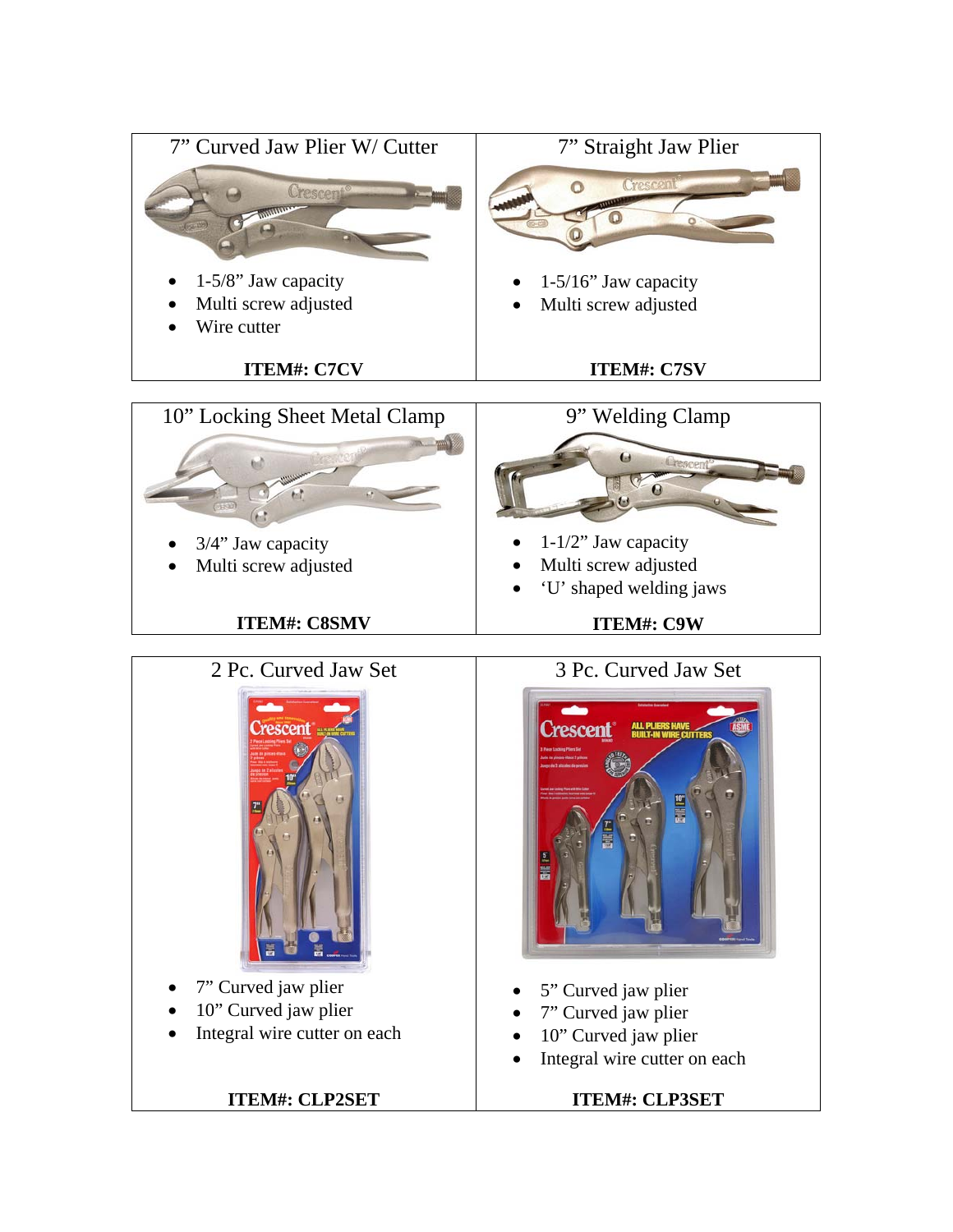# **CLASS # 45**  Crescent<sup>®</sup> Brand **LOCKING CLAMPS**

World famous Crescent<sup>®</sup> brand locking clamps feature the maximum jaw opening per ASME specs. The compound action provides a powerful, non slip locking grip and the nickel plated finish resists rust and corrosion.

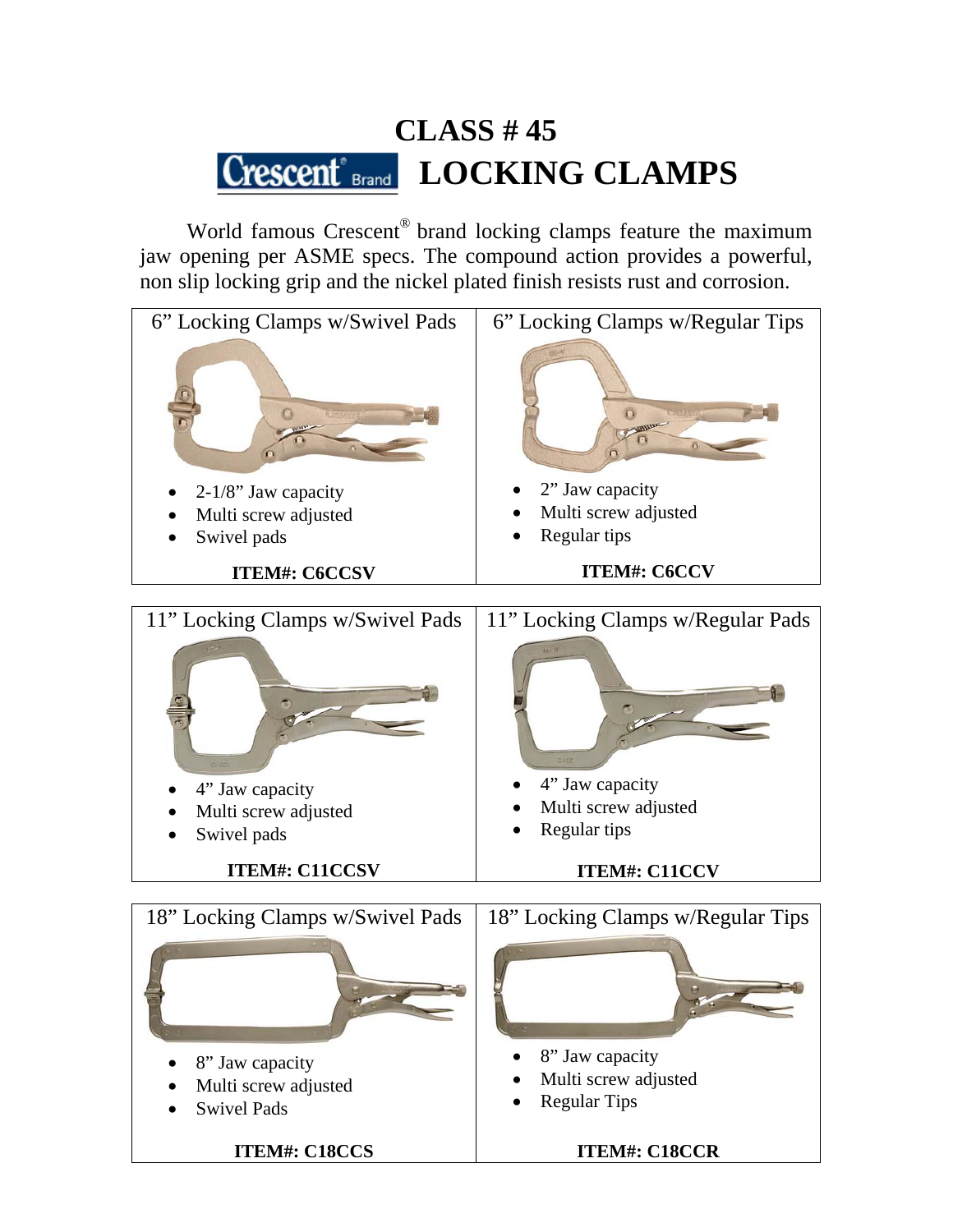

# **CLASS # 45 RAPID VISE**™ **SELF ADJUSTING LOCKING 'C' CLAMPS**

 Crescent® brand 'Rapid Vise' 'C'clamps are self adjusting clamps that automatically adjust to the work piece. An adjustable pressure setting allows for more power when needed and they have a pinch-free lever, nickel plated finish and a molded handle grip for increased comfort.

 Available with swivel pads for easily marred surfaces or with regular tips for general clamping and welding applications.



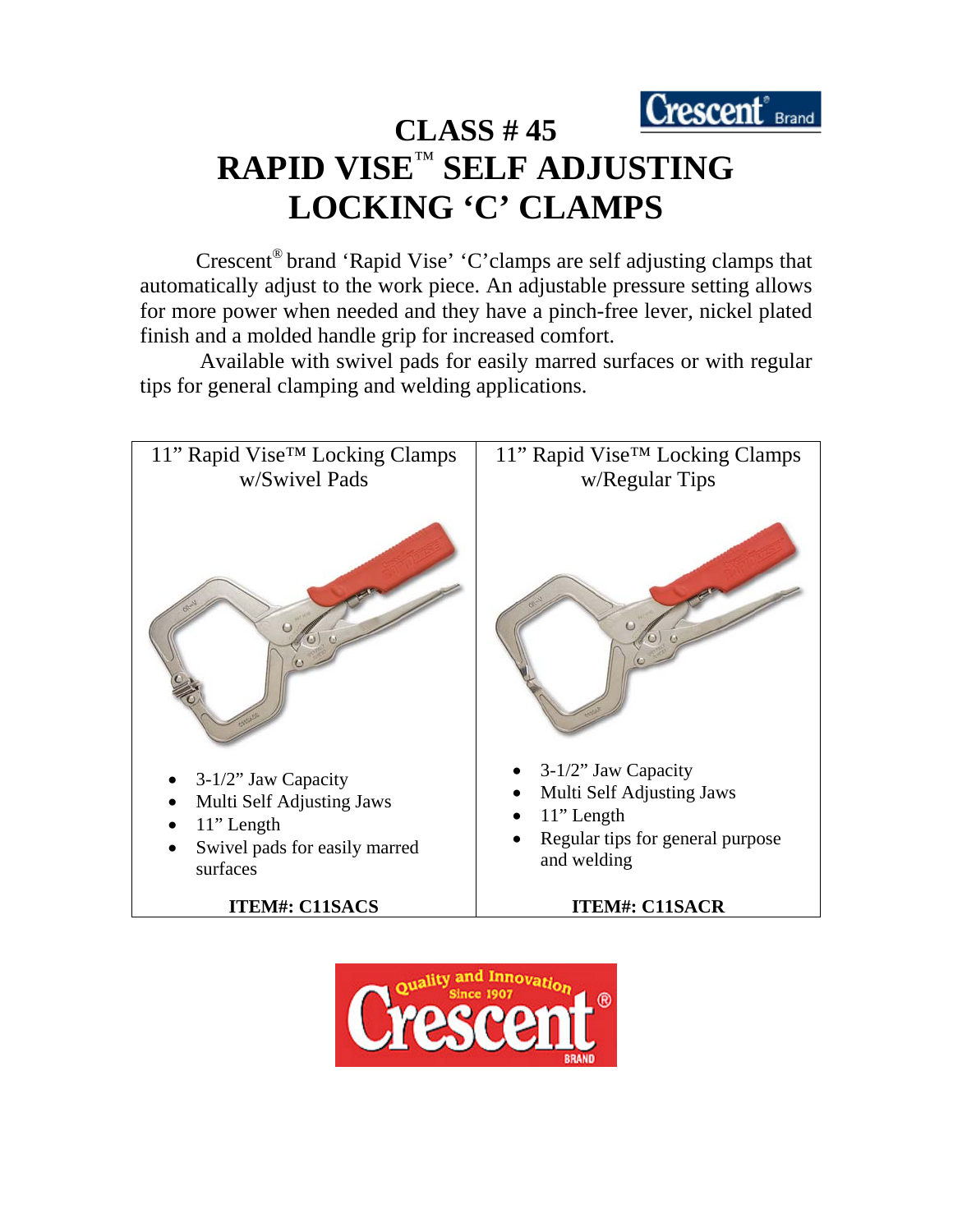### **CLASS # 45**  $\rm{C}$ rescent $\rm{^{\circ}}$ <sub>Brand</sub> **TONGUE & GROOVE PLIERS**

 Crescent® brand tongue and groove pliers are made from the finest quality tool steel and have precision milled ribs for a smooth and positive interlock between the two halves. They are forged, hardened and tempered and have red, non-slip cushioned grip handles.

 They are designed to grip all shapes like rods, pipes and cable fittings with no chance of the tool halves separating or jumping out of grooves.